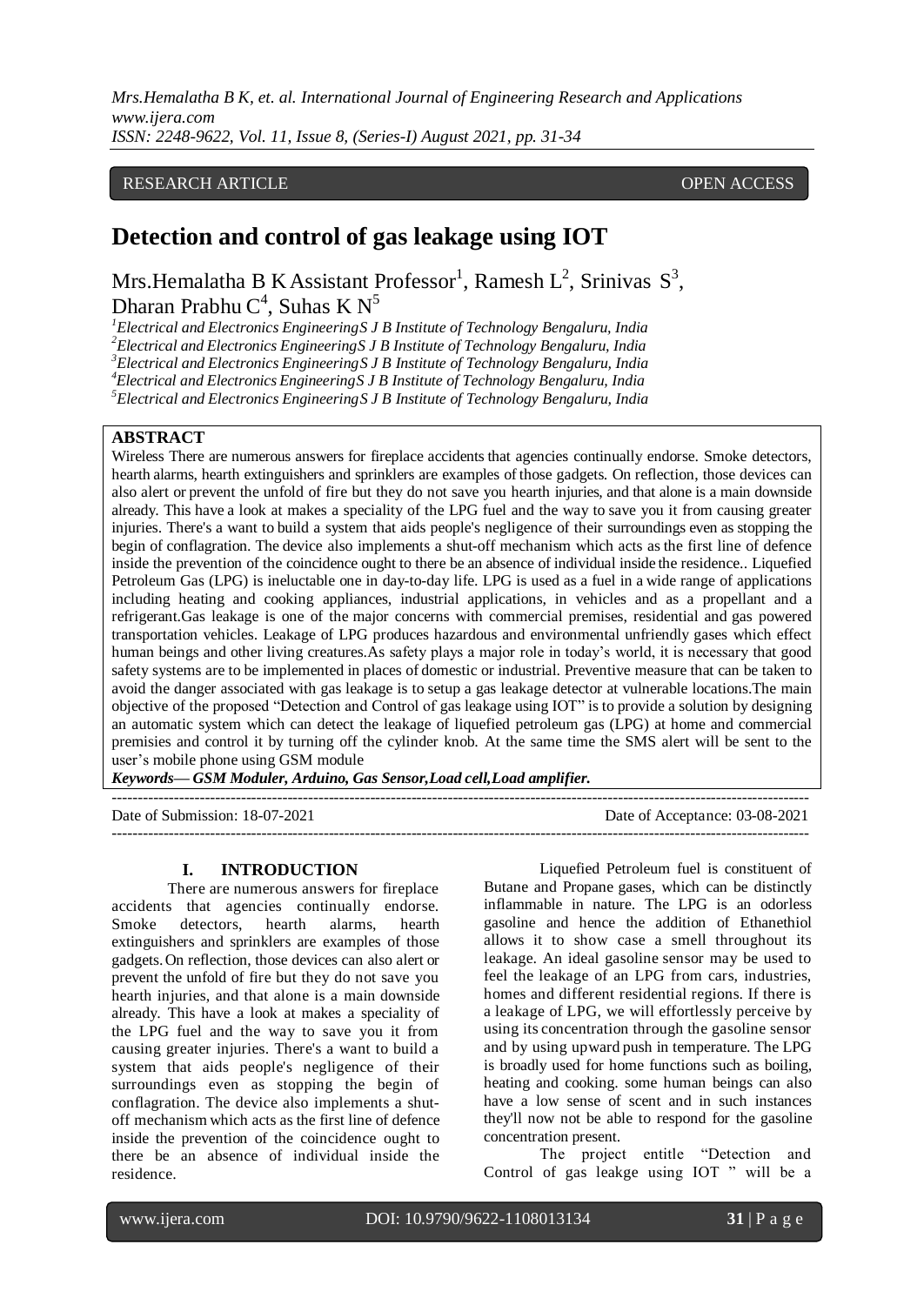greater help in preventing any danger caused by gas leakage,the main purpose of this project is used to prevent accidents due to gas leakage The MQ-8/9 sensor is used to detect the leakage of the gas, when the system senses the LPG content the knob gets locked.There is a motor welded near the knob of the cylinder which automatically locks the knob and immediately GSM module gets activated and delivers SMS to the user's mobile phone . Arduino Uno is used for the ease of programming and ability to prototype quickly .This project not only detects the gas leakage and it also saves , people from a potential explosion caused by gas leakage

As safety plays a major role in today's world, it is necessary that good safety systems are to be implemented in places of domestic or industrial. Preventive measure that can be taken to avoid the danger associated with gas leakage is to setup a gas leakage detector at vulnerable locations. The main objective of the proposed "Detection and Control of gas leakage using IOT" is to provide a solution by designing an automatic system which can detect the leakage of liquefied petroleum gas (LPG) at home and commercial premisies and control it by turning off the cylinder knob. At the same time the SMS alert will be sent to the user's mobile phone using GSM module

#### **II. BLOCK DIAGRAM**

Figure 1 shows the block diagram of Detection and control of gas leakage using IOT. The output of the sensor goes LOW as soon as the LPG sensor senses any gas leakage from the storage.This is detected by the (Arduino) and gives direction to make a call using GSM Module and to turn off the gas using gas regulator. MQ- 5 semiconductor sensor is Combustible Gas Sensitive..



**Figure 1** Block Diagram

The MQ-5 gas sensor is made up of SnO2 which has lower conductivity in clean air. . Methane and Propane can be detected easily by MQ-5 sensor because it has high sensitivity towards Methane, Propane and Butane. It is a low cost sensor suitable for different application

## A. ARDUINO UNO R3



Arduino Uno board provides the engineers, artist, designers, amateur and anyone WHO tinker with technology with a lost-cost, straightforward to use technology to form inventive, interactive object, and platform supported Arduino boards that plugged into Associate in Nursing output - activating a motor, turning on Associate in Nursing semiconductor diode, business enterprise one thing online, we will be training our board what to try to by causing a collection of directions to the microcontroller on the board thus we employ the Arduino artificial language (based on wiring), and also the Arduino software system (lDE) supported process. The Arduino software system is easy-to-use for beginners, however versatile enough for advanced users

#### B. GSM TECHNOLOGY



Global system for Mobile communication is a wide area mobile communication system that uses digital radio transmission to provide voice, data and multimedia communication services. A GSM system coordinates the communication between mobile telephone (mobilestation),base stations (cell sites) and switching systems. The GSM network can be divided into four main parts as –Mobile station (MS), Base station subsystem (BSS), Network and switching subsystem (NSS), Operation andsupport subsystem (OSS). The mobile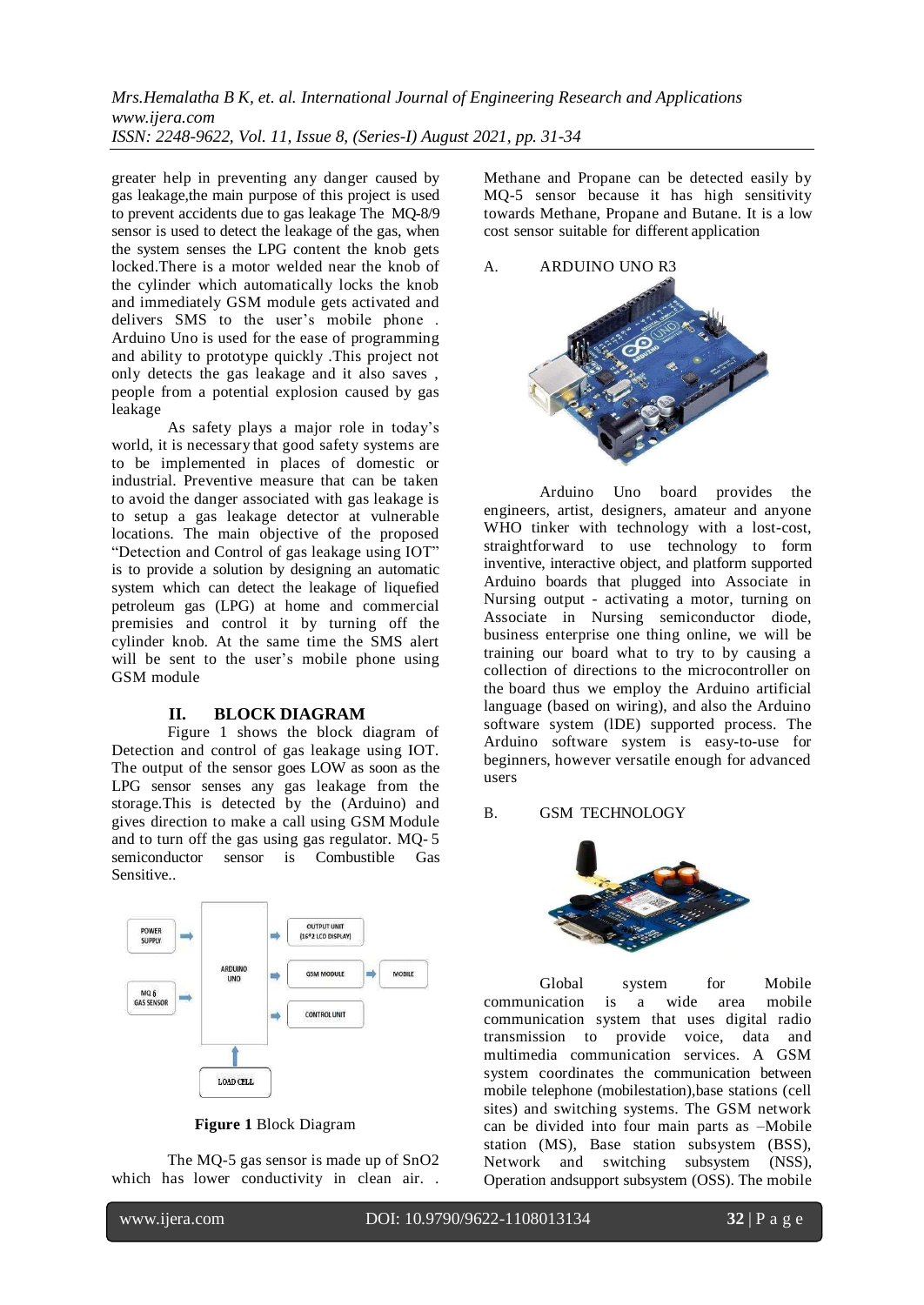station includes mobile phones with SIM which makes the equipment to access the services. The base station subsystem connects mobile station and the NSS. It is in charge of transmission and reception. The radio towers are the base stations. The NSS manages the communication between mobile users and other users. It includes data bases needed in order to store information about the subscribers and to manage their mobility. A GSM modem is a wireless modem that sends and receives the data through radio waves. Like a mobile phone, it also requires a SIM card to operate. The SMS received by GSM Modem is sent to Arduino Here, the Arduino uses AT commands to control the modem. There is no need to designany extra equipment for networking due to GSM technology.The GSM itself is a system and is available around the world. The only need is to design the modem which can be used as receiver and transmitter

#### C. GAS SENSOR

A gas sensor is a device which detects the presence or concentration of gases in the atmosphere. Based on the concentration of the gas the sensor produces acorresponding potential difference by changing the resistance of the material inside the sensor, which can be measured as output voltage. Gas leak detection is the process of identifying potentially hazardous gas leaks by sensors



These sensors usually employ an audible alarm to alert people when a dangerous gas has been detected. Exposure to toxic gases can also occur in operations such as painting, fumigation, fuel filling, construction, excavation of contaminated soils, landfill operations, entering confined spaces, etc. Common sensors include combustible gas sensors, photoionization detectors, infrared point sensors, ultrasonic sensors, electrochemical gas sensors, and metaloxide-semiconductor sensors (MOS sensors).

## D. LOAD CELL

We are using a A load cell is a transducer which converts force into a measurable electrical output. Although there are many varieties of load cells, strain gage-based load cells are the most commonly used type. Except for certain



laboratories where precision mechanical balances are still used, strain gage load cells dominate the weighing industry. Pneumatic load cells are sometimes used where intrinsic safety and hygiene are desired, and hydraulic load cells are considered in remote locations, as they do not require a power supply. Strain gage load cells offer accuracies from within 0.03% to 0.25% full scale and are suitable for almost all industrial application. BLOCK DIAGRAM





## **IV. OUTPUT**

The each figure shown below shows the different levels of output obtained by gas leakage dection and control using IOT



Figure 4: System displaying there is no leakage of gas on Lcddisplay



Figure 5: System displaying the weight of the cylinder on Lcd display